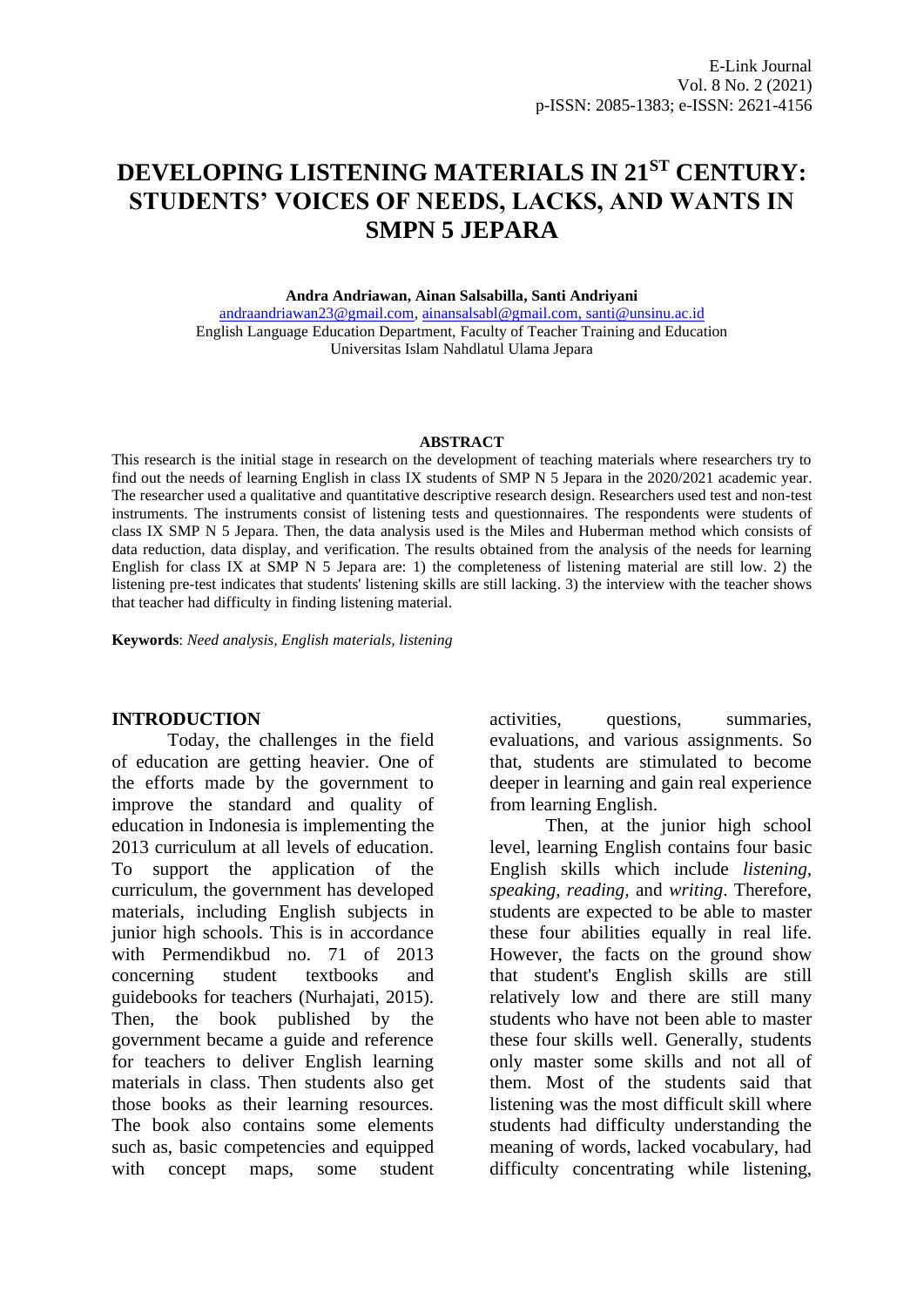and the audio played too fast. (Suparti, 2018). In addition, English is a language that is considered quite difficult for students because there are several skills that must be learned such as mastery of vocabulary, pronunciation of words, speaking, writing, reading, and so on. On the other hand, teachers generally only teach material only in theory and do not facilitate direct practice. Moreover, learning during a pandemic like now is carried out through online classes which are considered quite difficult because they cannot meet face-to-face. This is a challenge for teachers to teach English to students (Muliana, 2021).

Therefore, to find out the real problems faced by students and the needs of students, it is necessary to carry out needs analysis activities. Needs analysis is an important aspect in the curriculum development process. This activity begins with identifying materials, syllabus, and learning activities so that students' needs, shortcomings, and desires are known (Lestari, 2014). Needs analysis is also carried out to identify gaps between students' skills deficiencies and what they need, so that what will be taught matches what students need (Richard, 2001). A needs analysis was conducted to collect various information regarding the needs in learning English, especially in terms of subject matter, teaching materials, and learning methods so that they are in line with student needs and learning objectives so that there is a meeting point for student needs (Brown, 2000). Then, Maftoon et al., (2016) states that needs analysis is a set of tools and steps taken to determine the material and process of language learning for a particular group of students. Through needs analysis, it is hoped that the gaps faced by students can be identified and problem-solving can be done (Febriyanti, 2017).

Then, this research was conducted to determine the needs of learning English in class IX students of SMP N 5 Jepara in

the 2020/2021 academic year. The results of the needs analysis from this research can be used as further input for designing the next program, namely the development of teaching materials. In addition, this study was also conducted to describe the innovations needed in learning English in class IX students of SMP N 5 Jepara.

# **RESEARCH METHOD**

This research design uses mixed research. This research integrates qualitative and quantitative descriptive research. This study attempts to obtain data by describing or describing facts about the object under study, namely English learning at SMP N 5 Jepara. Then, the instruments used in this study were test and non-test instruments. The test instrument used by the researcher was pretest listening. Meanwhile, the non-test instruments used were questionnaires and interview forms. This research was conducted in June 2021. Then, the respondents of this study were grade IX students of SMP N 5 Jepara which consisted of 16 students. Researchers used random sampling. In the first stage, the researcher distributed the questionnaire link through a google form and asked students to fill out a needs analysis questionnaire. Then, students were also asked to do a listening pre-test which consisted of 10 questions. On the other hand, the researcher also interviewed the English teacher to find out information about how the process of learning English is and the students' weaknesses. After that all the data that has been collected is then analyzed using a qualitative descriptive technique using the Miles and Huberman model, namely data reduction, data display, and conclusion drawing/verification.

# **FINDINGS AND DISCUSSION**

Based on the results of the needs analysis that has been carried out, the following data were obtained,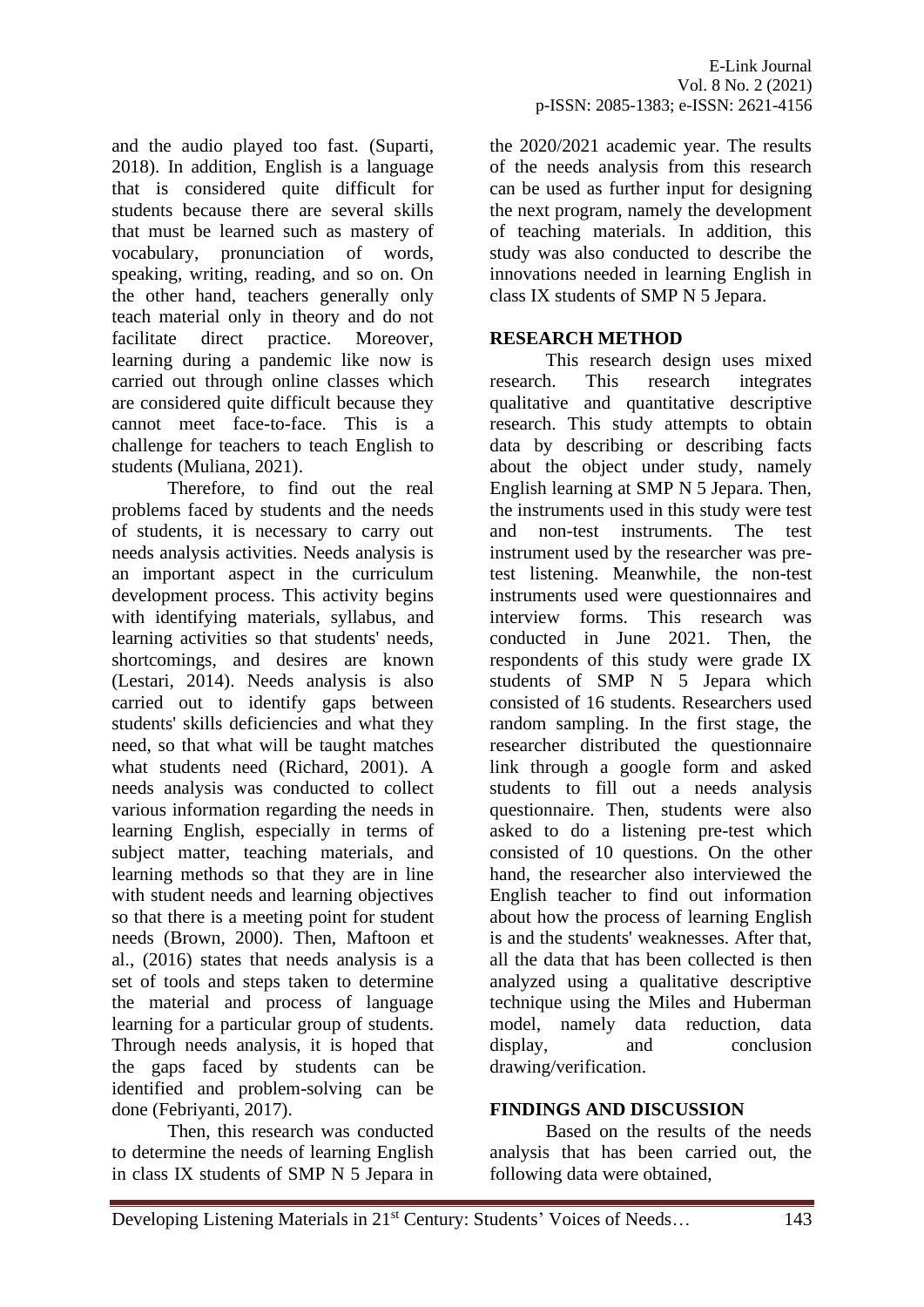### **Findings a. Questionnaires**

The researcher distributed the needs analysis questionnaire to the class IX students of SMP N 5 Jepara online in Google form format and sent via the class WhatsApp group. Because students are still in the pandemic period and students are not allowed to go to school, so that the students fill out questionnaires from home. In the process, the researcher distributed the questionnaire to the group and asked the students to fill out the form provided. This needs analysis questionnaire form consists of 20 statements related to methods and media, learning materials and resources, learning evaluation, and students' English skills. The following are the results obtained by the author:





In the aspect of methods and media, there are several important points. From the data above, it is known that the diversity of methods used by teachers in learning English can be said to be very good with a percentage of 46.7% very good, 46.7% good, and quite 6.7%. Furthermore, the diversity of the media used showed quite varied results where some students filled the very good category at 46.7%, 40% good, 6.7% enough, and the rest chose less by 6.7 percent. Furthermore, in the diversity of learning facilities and infrastructure, the

results can be categorized as good where students fill in the very good category by 60%, good 33.3%, and leaving the less category at 6.7%. Finally, on the ease of methods and media, students filled 60% in the very good category, 33.3% good, and 6.7% enough. It can be concluded that in general, the methods and media for learning English are good, but there are still some things that are still lacking.



Figure 2. Graphics of Learning Materials and Resources



#### **Figure 3. Graphics of Learning Materials and Resources**

In the aspect of learning materials and resources, several important results were obtained. In general, the completeness of the textbooks can be said to be good. The data obtained are 46.7% in the very good category, 46.7% good, and 6.7% enough. Then, in the handbook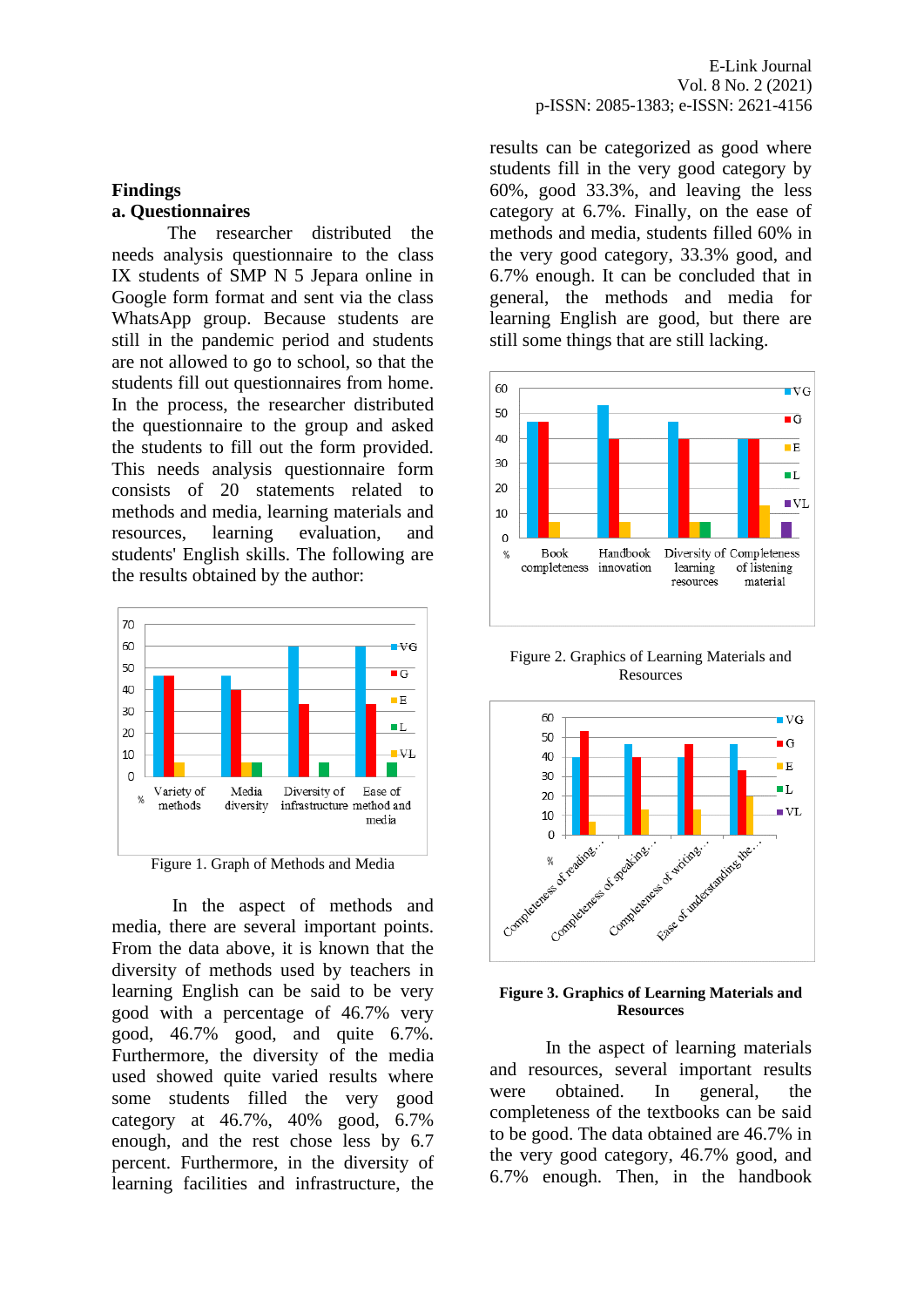innovation, the percentage is very good at 53.3%, good at 40%, and just 6.7%. Furthermore, in the aspect of diversity in learning resources, the data obtained are quite varied where the percentage is very good at 46.7%, good at 40%, enough at 6.7%, and leaving 6.7% lacking. Then, in listening material, the percentage is very good at 40%, good at 40% is quite 13.3%, and very little is 6.7 percent. Then, on the completeness of reading material, the percentage is very good at 40%, good at 53.3%, and enough at 6.7%. Furthermore, on the completeness of the speaking material, the percentage is very good with a gain of 46.7, good 40%, and quite 13.3%. Then, on the completeness of the writing material, the percentage of data obtained is very good at 40%, good at 46.7, and quite 13.3%. Finally, on the ease of material, the data obtained are 46.7% very good, 33.3% good, and 20% sufficient. From the explanation above, there are still several aspects that are categorized as lacking and very lacking, namely the diversity of media and the completeness of listening material.



**Figure 4. Learning Evaluation Graph**

In the aspect of learning evaluation, there are some data obtained. First, on the ease of questions in the handbook, the percentage is very good at 46.7, good at 40%, and quite 13.3%. Then on the completeness of the questions in the handbook, the data obtained are 40% very

good, 53.3% good, and 6.7% sufficient. Furthermore, the percentage of innovation in English questions is very good at 33.4%, good at 53%, and sufficient at 13.3%. Finally, the teacher assistance in problem solving can be said to be good with a very good and good percentage of 46.75 and sufficient of 6.7%. From the data above, it can be concluded that the evaluation of English learning at SMP N 5 Jepara is good.



#### **Figure 5. Graph of Students' English Proficiency**

From the data above regarding students' English skills, several results were obtained. In the students' reading skills, the data obtained are 40% very good, 46.7% good, and 13.3% quiet. Meanwhile, for students' speaking skills, the percentage is 53.3% very good, 20% good, and 26.75 quiet. Furthermore, in listening ability, the percentage is quite varied where the very good category is 40%, good 40%, quite 13.3%, and less than 6.7%. Finally, on writing skills, data obtained are 46.7% very good, 33.3% good, and 20% sufficient. From this description, it can be concluded that students' listening skills are the lowest skill compared to the other three skills.

### **b. Interview**

Besides distributing needs analysis questionnaires to students, the researchers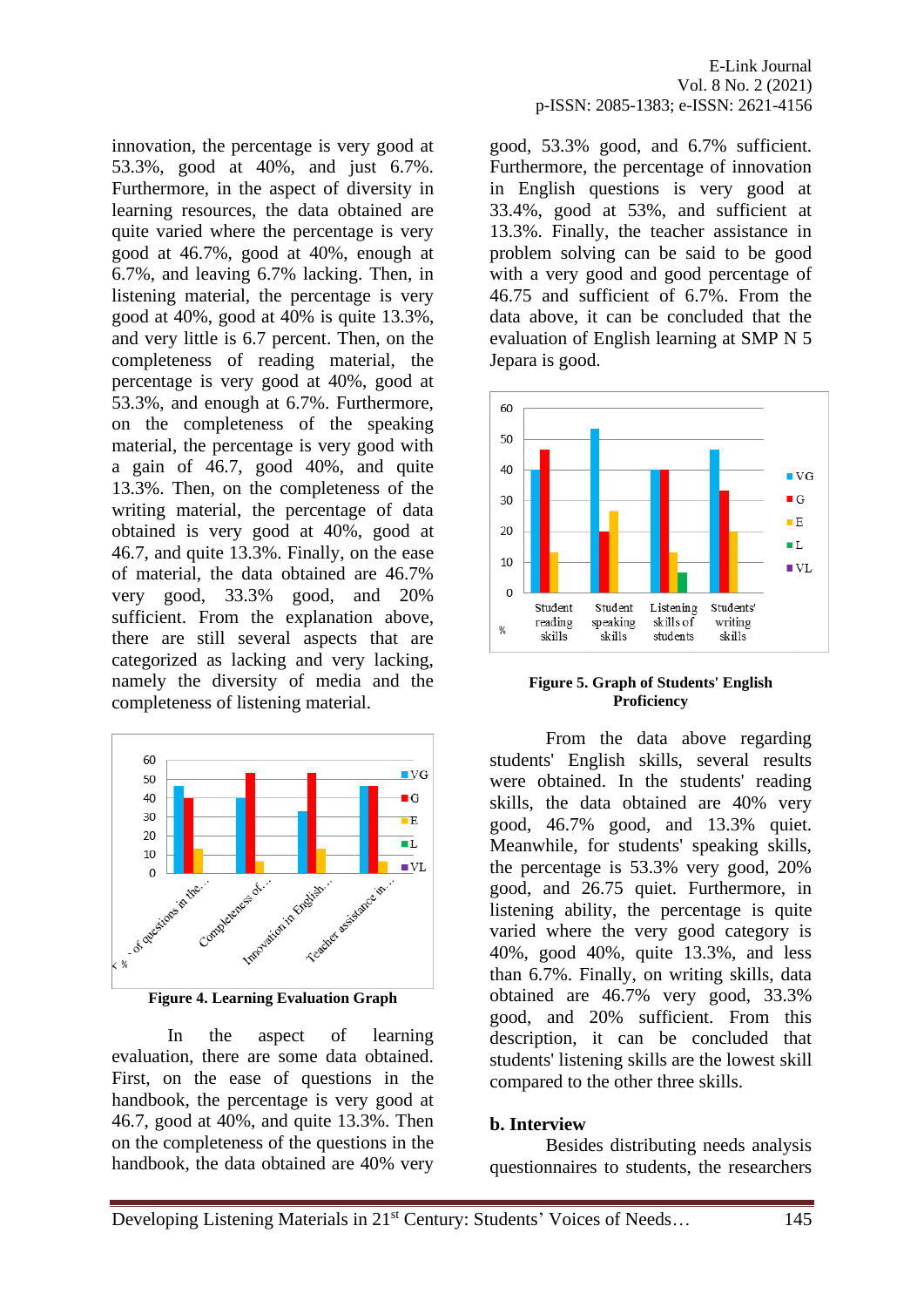also conducted interviews with the English teacher at SMP N 5 Jepara on June 15, 2021 along with the questionnaires. This interview is intended to obtain more indepth information from the teacher regarding the learning process and students' weaknesses in learning English. In the interview, the researcher prepared an interview instrument in the form of an interview form consisting of at least 10 questions and a voice recorder on a cellphone to record the results of the interview.

From the interview, it was found some important information related to learning English at SMP N 5 Jepara with a duration of about 11 minutes. The following is a description of the results of the interviews that have been conducted. First, SMP N 5 Jepara follows the direction of the Ministry of Education and Culture by implementing the 2013 curriculum so that teachers adjust the material to be taught based on the syllabus contained in K-13. Then, the length of hours of learning English in class in a week is 4 hours of lessons where the 4 hours are allocated in 2 meetings. The hourly duration is 40 minutes. So normally, in a week students get 2 meetings with a duration of 80 minutes per meeting.

Furthermore, the English teacher said that in learning English he used several kinds of learning resources. The main learning resources are textbooks from the government in the library which are lent to students as the main book. Then the teacher also uses various references from the internet such as learning videos to supplement or accompany the main book. Then, teachers also sometimes make their teaching materials in the form of power points to make it easier for students to understand and upload them to Microsoft Teams.

Furthermore, learning English is given to students with the aim that students can master four skills, namely listening, speaking, reading, writing, and mastery of vocabulary. Then for the method, the teacher uses power point slides and learning videos. Then, according to the explanation of the English teacher, during online learning, students' mastery of language skills is still not optimal. He said that the student's listening skills and speaking skills were felt by the teacher to be very lacking when compared to reading and writing. Then on listening skills, the difficulties faced by students include low and lack of vocabulary mastery so that it has an impact on students' ability to capture and understand the meaning of sentences. In speaking, students are usually afraid to speak because their vocabulary mastery is still low.

Then, to overcome this, the teacher uses the drill method to improve students' speaking and listening. In speaking, teachers emphasize on pronunciation and listening. Tteachers often play audio with a song, conversation, dialogs, and so on. Then, the teacher also emphasized that there was a need for digital learning innovations in English, especially for speaking and listening. This is intended to make it easier for teachers to teach listening and speaking. In addition, so that learning is not monotonous, teachers usually use radio or television. If there are new innovations, it will be even better. He suggested that teaching materials be easy to use anytime and anywhere by students. Currently, most students already have an Android device. So, it is hoped that the device can be used for learning, not just for playing games. Easy access to teaching materials that can be synchronized with a cellphone will be more efficient than having to use a laptop. From the results of the interview with the English teacher above, it is known that the students' listening skills and speaking skills are still low.

# **c. Listening Pre-test**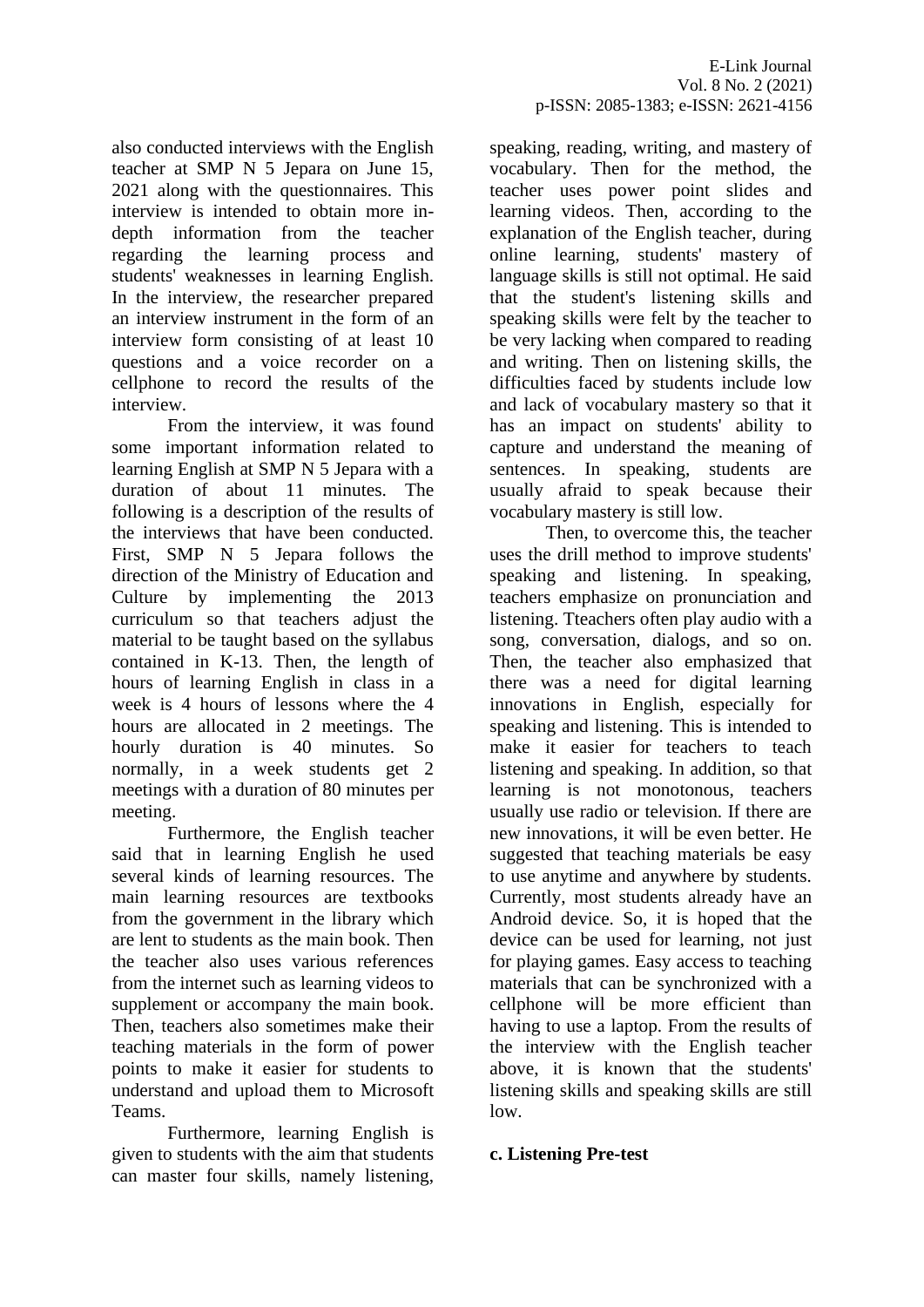To strengthen the research data, the researcher also used a listening pre-test. In addition, this listening pre-test is intended to determine the listening ability of class IX students of SMP N 5 Jepara. The researcher compiled ten listening questions through Google forms and distributed them to students to work on. From the pretest, the following results were obtained:

**4.1 Table of Students' Listening Pre-test Scores**

| No.            | Name of Student        | Grade            |
|----------------|------------------------|------------------|
| $\,1$          | $\mathbf{A}\mathbf{S}$ | 100              |
| $\overline{c}$ | <b>HNS</b>             | 10               |
| 3              | <b>RA</b>              | 10               |
| $\overline{4}$ | $\rm NR$               | 20               |
| 5              | ZRA                    | 60               |
| 6              | <b>MDU</b>             | 20               |
| 7              | <b>ANS</b>             | 90               |
| 8              | <b>SKW</b>             | 20               |
| 9              | FAS                    | 40               |
| 10             | NF                     | 90               |
| 11             | <b>ASZ</b>             | 100              |
| 12             | <b>NOB</b>             | 20               |
| 13             | SZG                    | 80               |
| 14             | <b>AAAR</b>            | 20               |
| 15             | <b>ZCP</b>             | 80               |
| 16             | <b>NLR</b>             | $\boldsymbol{0}$ |
|                | Average                | 47.5             |

From the data above, it is known that the average pre-test listening of students is 47.5. If based on the minimum completeness criteria value of 75, then only 6 students are able to exceed the KKM score. So it can be concluded that the students' listening ability is still low.

### **Discussion**

From the data obtained in the activity *need analysis* above through student needs analysis questionnaires, interviews, and listening pre-tests, the completeness of students' listening material in textbooks is still lacking and the listening ability of class IX students is still relatively low. In the results of the questionnaire, it is known that the completeness of listening material and the diversity of learning resources are in the lowest position when compared to other aspects. These results become the initial data source for designing the next program, namely compiling listening teaching materials later.

In addition, from the results of interviews with teachers, several important points were also obtained. First, most students are still low on listening and speaking aspects. In the listening aspect, students' vocabulary mastery is still low, so students still have difficulty digesting the words in the audio. In addition, teachers also find it difficult to find materials for teaching listening so that there is a need for innovation in teaching materials so that teachers can more easily obtain materials and teach listening to students. On the other hand, efficiency, and ease of access to teaching materials with smartphones are also needed so that children can more easily access teaching materials.

Furthermore, the results of the listening pretest are also still relatively low. From the pre-test, the average score of students is 47.5. Most students still have difficulty in understanding and working on the given listening questions. Students are still not right in choosing the answers provided even though the questions given are in accordance with the material taught in the syllabus.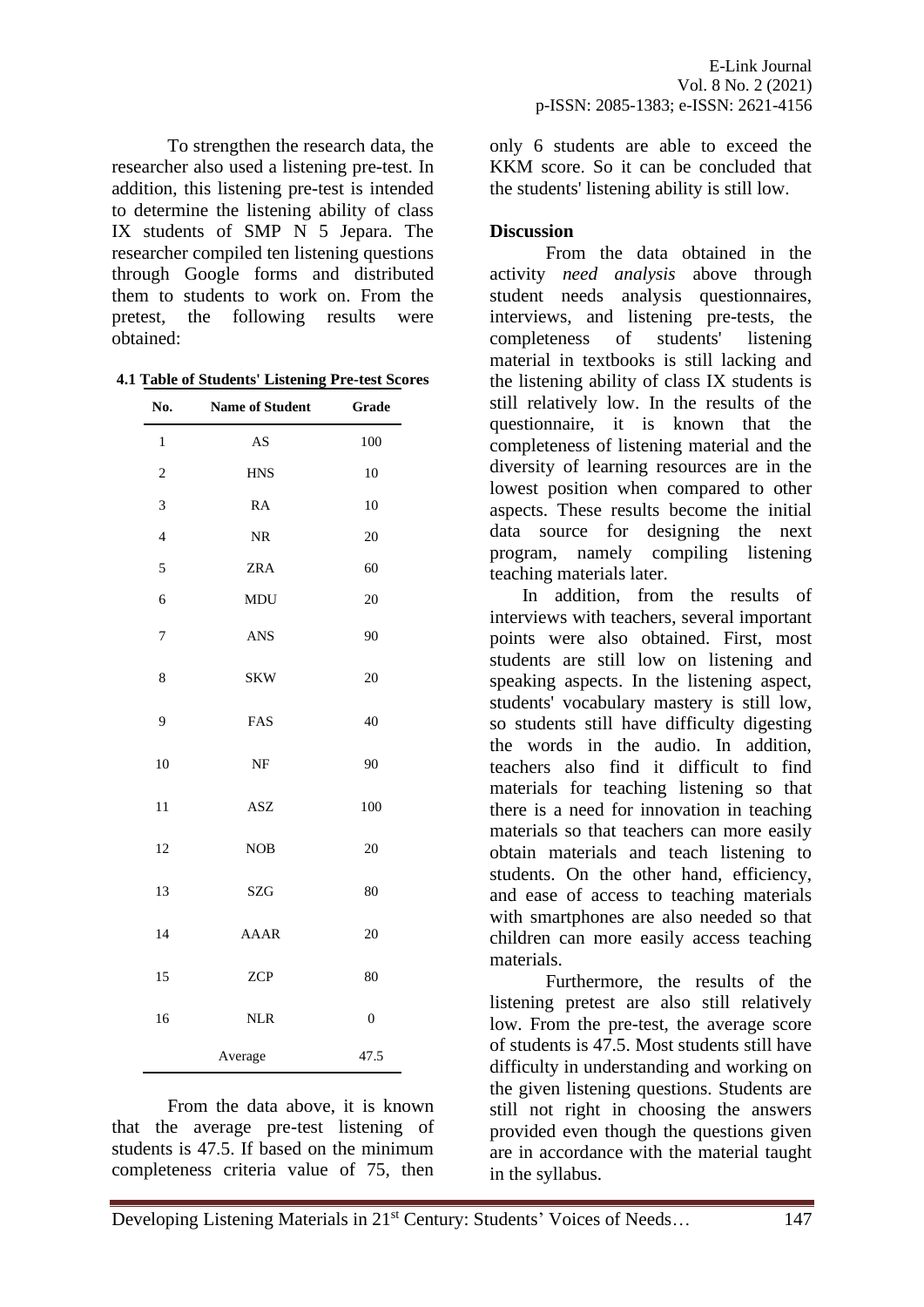This is in accordance with the research conducted by Suparti, (2018), where 92% of students' English proficiency is still low even though students have studied English since kindergarten. Then, 58% of students considered listening to be difficult compared to other skills. The students' difficulties in the listening aspect include vocabulary, pronunciation, audio speed, audio quality, and audio presentation. In addition, this study is also in accordance with the results of research conducted by Fauzia et al. (2017), where students need listening material consisting of input, material, and several assignments. Students revealed that they wanted listening material that contained learning materials in various forms such as dialogue, vocabulary, pronunciation, and assignments.

Implicitly, the results of the analysis of the needs for learning English for class IX at SMP N 5 Jepara indicate that listening is needed to facilitate learning English. This is done because the results in the field show that the completeness of listening material in student textbooks is still lacking and students' listening skills are still low. Students still experience a lack of mastery *vocabulary*. Lack of vocabulary mastery causes students to have difficulty in listening activities. In addition, students also rarely get listening so that their abilities are not honed. This happens because the teacher has difficulty obtaining listening material and it takes a long time.

### **CONCLUSION AND SUGGESTION**

The results of the needs analysis regarding learning English show that the completeness of listening material in books is still low. In addition, the results of the pre-test show that the listening skills of grade IX students are also still low. Students also still have difficulty digesting the vocabulary that appears in the audio because students' vocabulary mastery is still lacking. Then, from the teacher's point of view, the teacher needs teaching materials that contain listening material and questions to make it easier to teach listening. Teachers have difficulty finding materials to teach listening. The teacher also complained that she needed a long time to prepare listening material. Then, the teacher also adviced on the need for innovative teaching materials that are easy to use by students and integrated with smartphones. The results of the needs analysis are used to carry out the next stage of research, namely the development of listening teaching materials that can facilitate listening learning and include various activities for students.

# **REFERENCES**

- Brown, H. D. (2000). *Principles of Language Learning and Teaching*. New York: Pearson Education Company.
- Fauzia, V., Refnaldi, R., & Adnan, A. (2017). An Analysis of Students' Needs on Listening Materials for the 8th Graders of Junior High School: A Survey Study at SMP N 7 Padang. *Journal of English Language Teaching*, *6*(1), 77–83. http://ejournal.unp.ac.id/index.php/je lt/article/view/7967
- Febriyanti, E. R. (2017). Identifikasi Analisis Kebutuhan Pembelajar Bahasa Inggris (Non Program Studi Bahasa Inggris) pada Mata Kuliah Bahasa Inggris ESP di Lingkungan FKIP Universitas Lambung Mangkurat Banjarmasin. *Vidya Karya*, *32*(2), 123. https://doi.org/10.20527/jvk.v32i2.5 230